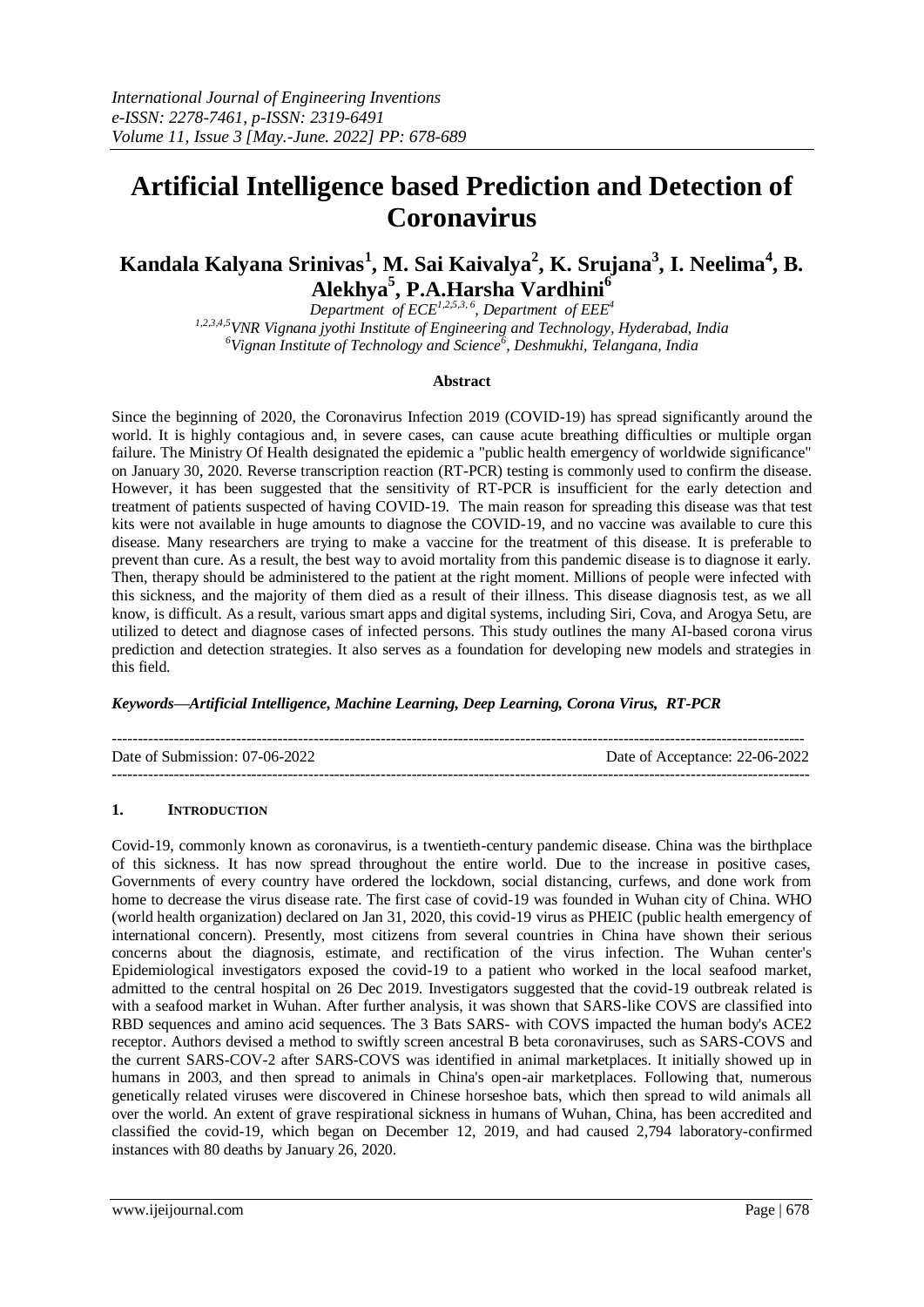

**Fig. 1**. Structure of Coronavirus (Source: Cleveland Clinic Journal of Medicine)

This virus belongs to the SARSr-CoV family, as evidenced by a pairwise protein system analysis of seven preserved nonstructural proteins as shown in Fig.1. "It was isolated from a critically ill patient's bronchoalveolar lavage liquid, could be deactivated by sera from numerous patients, and it was also discovered that 2019-nCoV uses the same cell entry receptor ACE2 (angiotensin-converting enzyme II) as SARS-CoV". Medical tests for covid-19 are now unavailable on a large scale due to a lack of time, health care specialists, and testing kits. This systematic review addresses the recent AI-based COVID-19 forecasting and detection techniques. It comprises discussions of impact and various techniques involved in the detection and forecasting of this acute disease.

The remaining paper consists of subsections involving related theory, Comparison of various AI-ML models, Impact and effect of COVID-19 on the world and various industries, COVID-19 trend analysis based on Timeseries, Bitcoin value expectations in the time of COVID, AI system for early detection of covid-19, Deep leaning framework for screening of covid-19 from chest x-ray images, Prediction of covid-19 pandemic based on regression, Covid-19 forecasting using Arima model, Covid-

19 detection in x-ray images, Advanced CRISPR technology for detection of sars-cov-2 virus, Covid-19 spreading function with seir model, Integration of CNN and cbmir techniques for the diagnosis of covid19 diseases.

## **2. COVID-19 DETECTION USING AI-ML APPROACHES OVER TIME**

Methods and algorithmic techniques used to anticipate and detect COVID-19 are compared in this table. Most of the reviews focus on highlighting the model and algorithm used.

| Author | Year | Method                                                            | Algorithm                                                                                                                            | Result                                                                                                                                                                                                                              |
|--------|------|-------------------------------------------------------------------|--------------------------------------------------------------------------------------------------------------------------------------|-------------------------------------------------------------------------------------------------------------------------------------------------------------------------------------------------------------------------------------|
| [30]   | 2020 | Supervised Learning<br>classification<br>with<br>model            | Shallow<br>Single-Layer<br>Neural<br>Network<br>Perceptron<br>(SSLPNN)<br>Gaussian<br>and<br>(GPR)<br>Process<br>Regression<br>model | Used binary classification and regression.<br>The binary classification model was more<br>accurate than regression analysis, with a<br>root mean square error of 0.91.                                                              |
| [31]   | 2021 | Supervised Learning<br>with regression model                      | Linear regression, multi-layer<br>preceptor and<br>vector<br>auto<br>regression                                                      | Using WEKA and Orange, this forecasting<br>model said that by comparing forecasted<br>values to cases from John Hopkins<br>University11 data, The MLP technique<br>gives better prediction outcomes than the<br>LR and VAR methods. |
| $[32]$ | 2021 | Artificial<br>Neural<br>network with recurrent<br>neural networks | Adaptive<br>Neuro<br>Fuzzy<br>inference system and long short<br>term memory network                                                 | The ANFIS and LSTM-based prediction<br>model were used to forecast the COVID-19<br>pandemic's spread in Bangladesh. LSTM<br>has delivered more satisfying findings in<br>predicting pandemic.                                       |

| <b>TABLE 1:</b> Methods and Algorithm techniques used to detect COVID-19 (Part;1) |  |  |
|-----------------------------------------------------------------------------------|--|--|
|                                                                                   |  |  |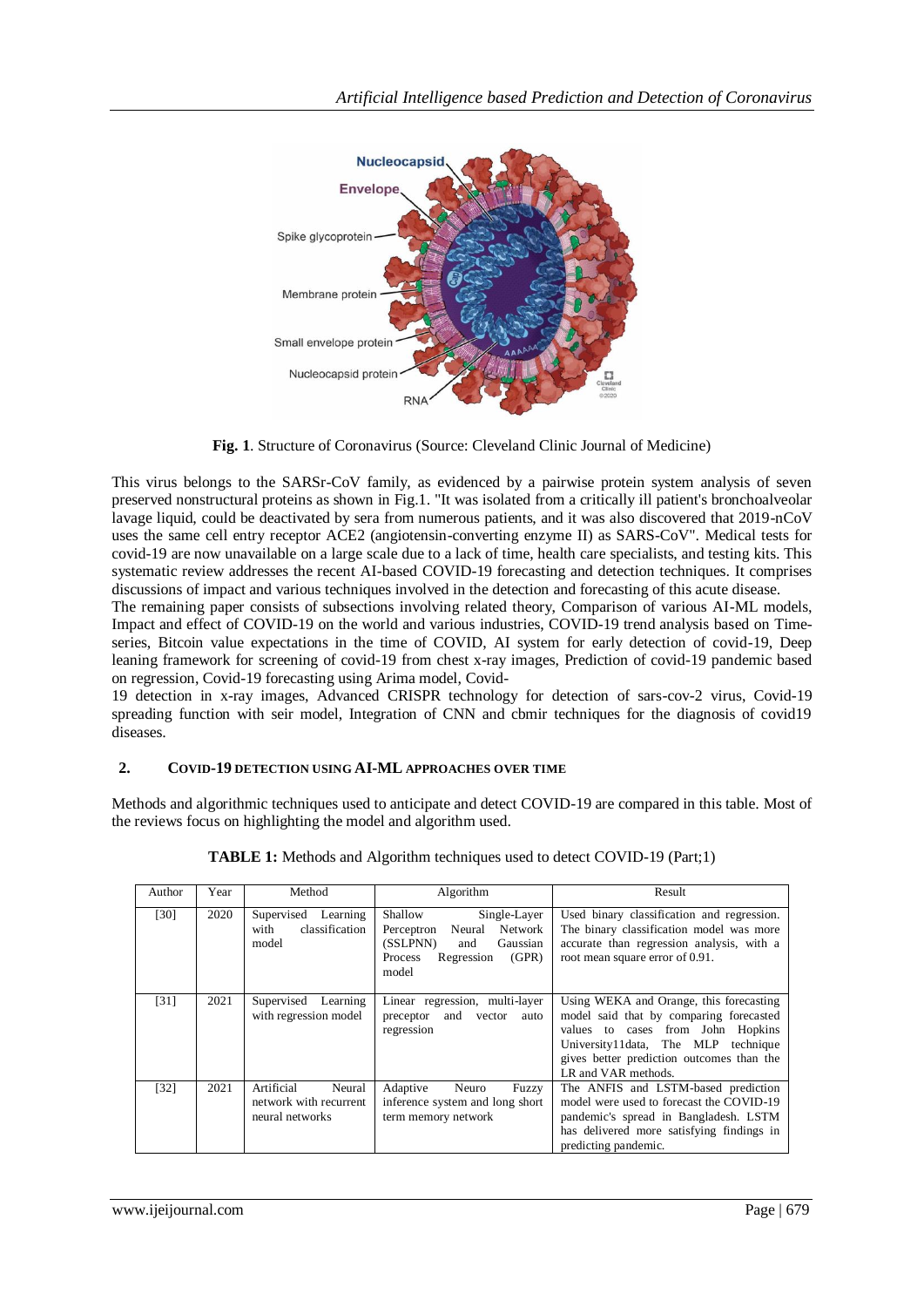| Author | Year | Method                                                          | Algorithm                                                                | Result                                                                                                                                                                                                                                                                                          |
|--------|------|-----------------------------------------------------------------|--------------------------------------------------------------------------|-------------------------------------------------------------------------------------------------------------------------------------------------------------------------------------------------------------------------------------------------------------------------------------------------|
| $[33]$ | 2021 | Supervised learning in<br>classification                        | BayesNet,<br>Logistic,<br><b>IBK,CR</b>                                  | This study examines 114 instances from China's<br>Zhejiang Province's Taizhou Hospital. With an<br>accuracy of 84.21 percent, the CR (classification via<br>regression) meta-classifier was shown to be the most<br>accurate classifier for predicting positive and<br>negative COVID-19 cases. |
| [36]   | 2020 | Supervised<br>Learning<br>with classification and<br>regression | Support<br>vector<br>machine.<br>ARIMA<br>Model, CUBIST and<br>RF models | Machine Learning techniques were used in this<br>study to make precise predictions using models such<br>as RF, ARIMA, SVR, CUBIST, and Gradient<br>Boosting.                                                                                                                                    |
| [37]   | 2021 | Analyzing CT scans                                              | 2D<br>and 3D<br>deep<br>learning models.                                 | A total of 157 patients were tested On datasets of<br>infected patients, the classification findings for<br>Coronavirus versus Non-coronavirus cases per<br>thoracic CT studies were 0.996 AUC (95 percent CI:<br>$0.989 - 1.00$ .                                                              |

| <b>TABLE 2:</b> Methods and algorithm used to detect COVID-19 (Part:2) |
|------------------------------------------------------------------------|
|------------------------------------------------------------------------|

## **3. AI AND ML IN COVID-19**

Artificial intelligence (AI) has been used in the health-care system at several levels, including diagnosis, public health, clinical decision-making, and treatments [1] [2]. During the present epidemic, AI algorithms play a critical role in the rapid diagnosis of COVID-19 patients [3]. In 2020, the number of studies applying AI approaches to diagnose COVID-19 skyrocketed [4] . AI has a lot of potential in terms of analysing massive amounts of data quickly. It played a critical part in the COVID-19 outbreak prevention [5]. When it comes to diagnosing COVID-19, AI models may be as accurate as expert radiologists [6][10]. Despite the fact that some COVID-19 infected patients are asymptomatic, they have the potential to become virus transmitters [7][8] [9]. COVID-19 patients with pneumonia symptoms may have a pattern on chest X-ray or CT imaging that is only marginally characteristic for the clinicians 40, despite the fact that the infection can be confirmed by a polymerase chain reaction [11].



Fig. 2. Use of AI and ML in COVID-19 Diagnosis

It's common knowledge that AI-based biological image detection has had a lot of success [12]. ML and DL approaches have proven to be useful in the discovery of a variety of disorders [13 -15]. Even though some individuals have already been infected with SARS-Cov-2, their chest CT pictures are normal. As a result, chest CT images have a limited negative predictive value and do not totally rule out infection as shown in Fig.2.. The accuracy of a single AI diagnosis is still being questioned. As a result, AI algorithms are required to integrate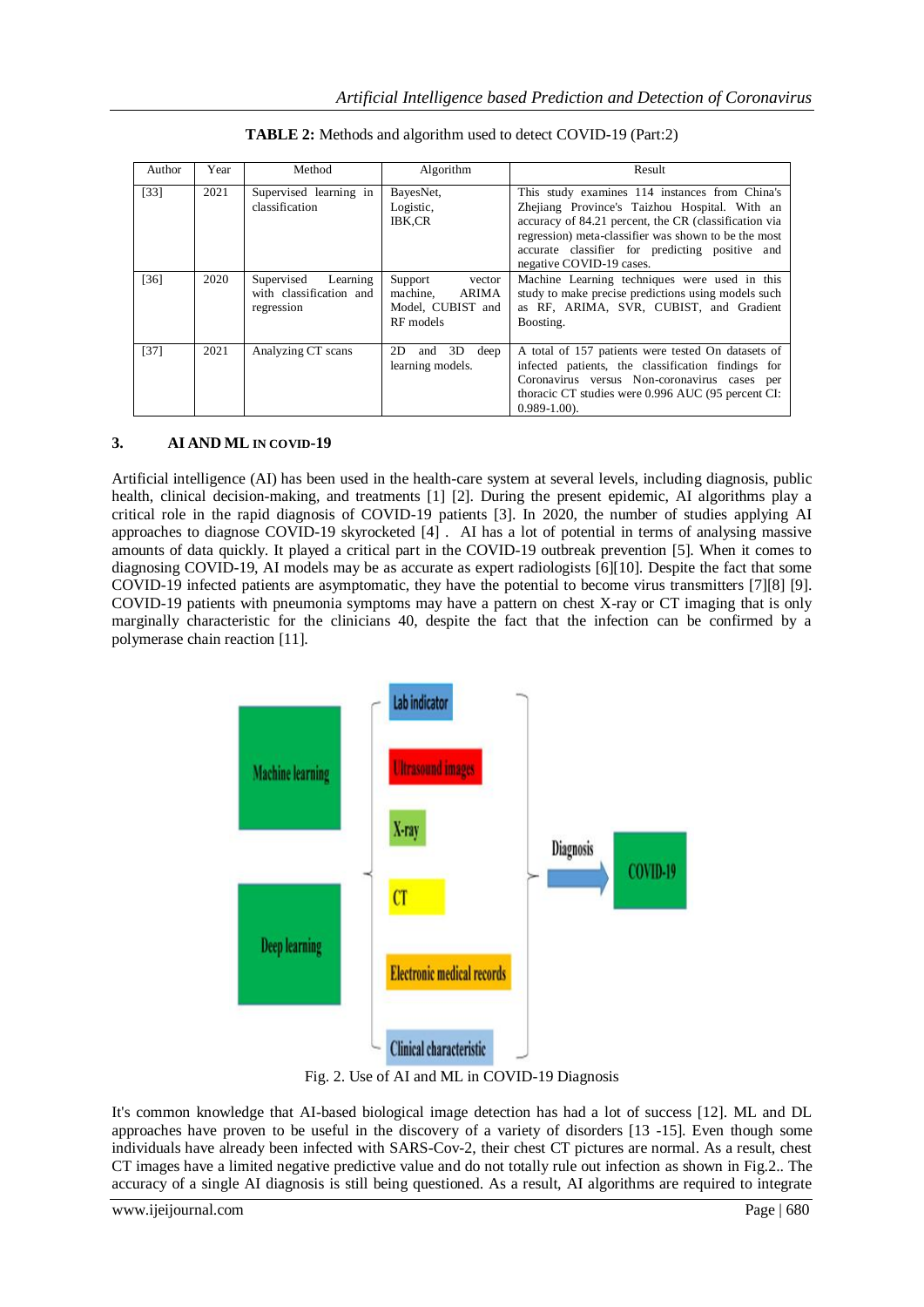chest imaging with clinical signs, exposures history, and lab tests in the diagnosis of COVID-19 in order to meet clinical needs.

Laboratory assays, such as nucleoside RT-PCT, have a significant probability of false negatives. When utilized as an assisted testing approach for COVID-19, medical image scanning can provide a simple and reliable diagnosis. The AI model to detect negative susceptibility with CT has been employed in the early stages of infection in various epidemic countries, such as China and the United States.

### **4. IMPACT OF COVID-19 ON THE WORLD**

Covid-19, commonly known as Acute Respiratory Syndrome (SARS, is the recently discovered coronavirus. In a few countries, the link between air pollution and the spread of infection is being thoroughly investigated in Table 3.. It demonstrates that places with high levels of pollution are the most affected by the disease as shown in Fig.3.. The coronavirus Covid-19 can take anything from 1 to 14 days to infect you. After developing the disease, 20% of patients remain in the hospital, and 5% require admission to critical care.



**TABLE 3:** Effect of COVID-19 World Wide

**Fig. 3.** Impact of COVID-19 on poverty

Exposure to air pollution can cause short-term health effects such as ear, nose, and throat irritation or long-term diseases like diabetes, stroke, and lung cancer. The sources of ambient air pollution are human activities including, industrial facilities and fuel combustion from motor vehicles. Nitrogen dioxide (NO2), ozone (O3), particulate matter (PM2.5), and SO2 are among the pollutants that strongly influence our health [16].

### **5. EFFECT OF COVID-19 ON THE SERVICE INDUSTRY**

The Fama and French five-factor framework was used to examine the assistance business expo before and after the COVID-19 flare-up with reference to Fig.4.. The findings revealed that within the period, each of the five components of market, size, worth, value, and endeavor was demonstrably important. The Fama and French three-factor models were successful in capturing the cross-section of stock returns in the United States. SMB and HML, two more components added to the model, resolve previous contradictions (outflanking period examination). In many firms, the sudden lockdown and working remotely mode have been successful.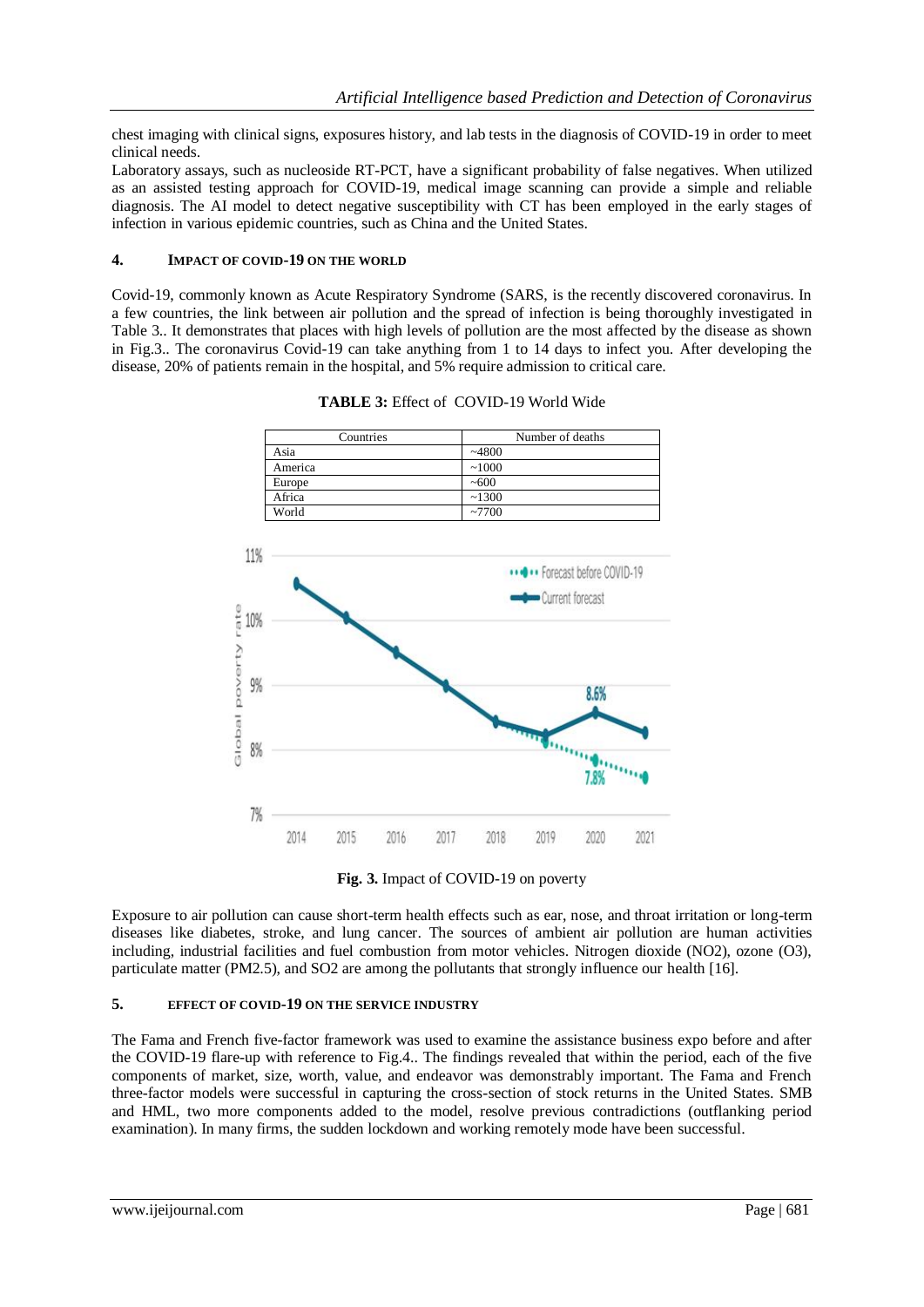

**Fig. 4.** Effect of COVID-19 on the service sector

In the United States, individual and clothing administrations were particularly heavily damaged. All things considered, the unpleasant impacts on the help companies will continue for a long time due to the fear of "getting in touch with." The goal was to apply the Fama and French five-factor model to administration firms in the United States and to think about the help enterprise exhibitions before and after COVID-19, and to share bits of information and venture techniques. Following the COVID-19 flare-up, each of the five variables proved to be enormous [16]. The administration industry accounted for a significant portion of the US economy. Because of the chapter proportion premium, the HML factor depicts the total development of the r stock.



**Fig. 5.** The estimates after COVID-19

Phone connection frameworks, information on the boards, and training are well-known topics that have garnered a lot of attention in our administration industry. The CMA factor depicts the stock's overall performance about the venture premium (in reference to Fig.5.). The RMW calculate expands extent and becomes huge during the pandemic. It mirrors the troublesome effect COVID-19 brought to the business and makes sure that the speculations are less forceful [17].

# **6. COVID-19 TREND ANALYSIS BASED ON TIME SERIES**

The Covid-19 pneumonia pandemic has already spread to seven continents, with the original Corona infection killing over 2.1 million people. The study forecasts the spread of the epidemic in terms of both confirmed cases and the number of deaths in major countries. Coronavirus has been widely used for disease transmission and testing.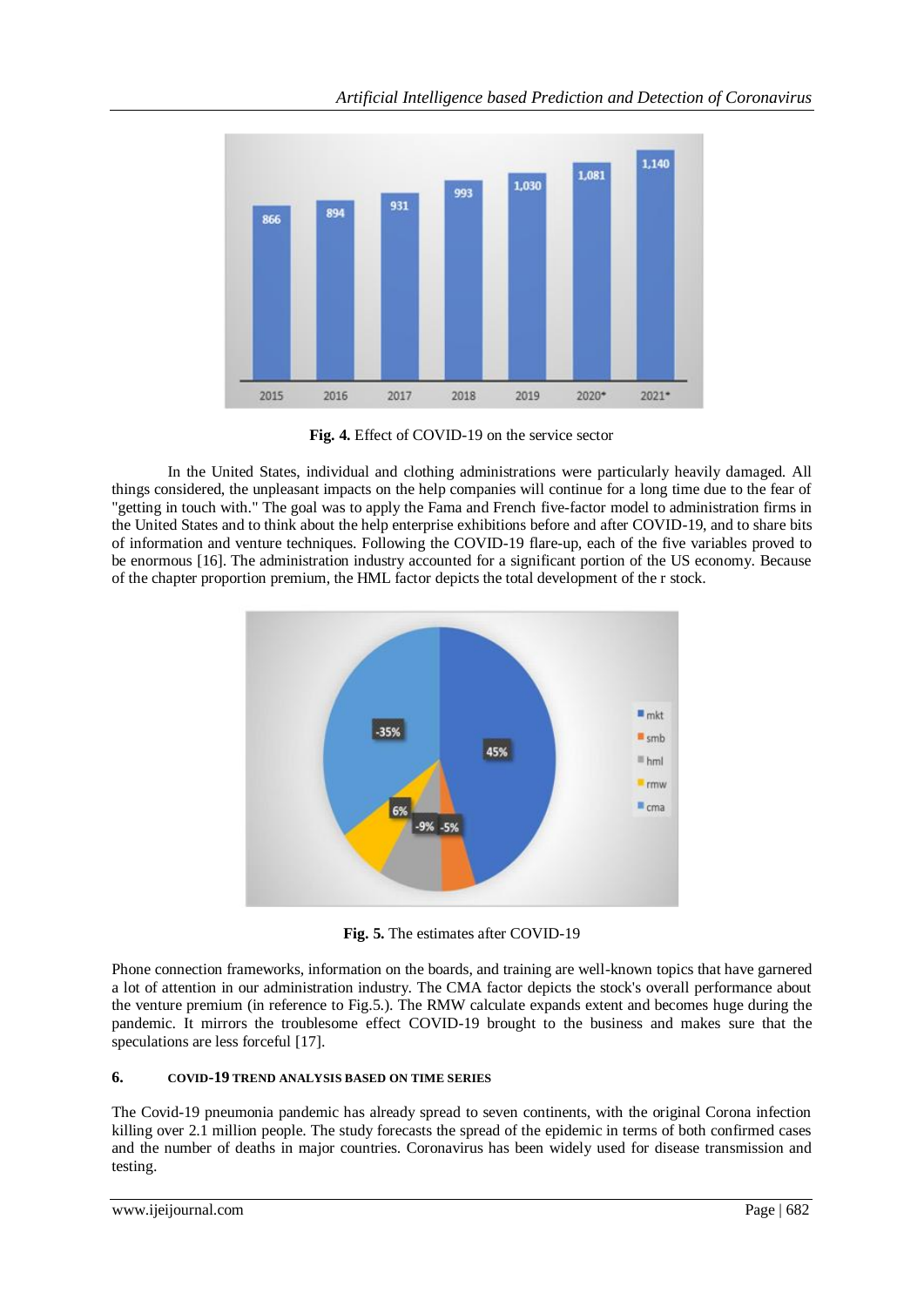Some AI-based and deep learning-based half-breed estimation are also used. The ensuing four models are mostly used in this study to address the subject of time series analysis as shown in Fig.6.[18].



**Fig. 6.** COVID-19 Time series analysis

### **7. BITCOIN VALUE EXPECTATIONS IN THE HOUR OF COVID-19**

It mentions the display of four different AI models for predicting Bitcoin's return rate and value trend. From January to July 2020, it is based on Bitcoin transaction data, COVID-19 data (recuperation, affirmed, passing), and Twitter data. Bitcoin, among the many different cryptographic forms of money, is the most well-known of them all.



**Fig. 7.** Bitcoin Value expectations

Because Bitcoin's price is so volatile, many people are interested in learning how to predict its future value as shown in Fig.7. Forecasting methodologies range from time models to artificial intelligence models and deep learning algorithms.

Bitcoin's value trend and return rate are predicted and based on four different AI algorithms. Model exhibitions can benefit from Twitter information. Support vector machines, on the other hand, aren't very good at predicting Bitcoin's comeback. When making business decisions, people consider data within five days [19].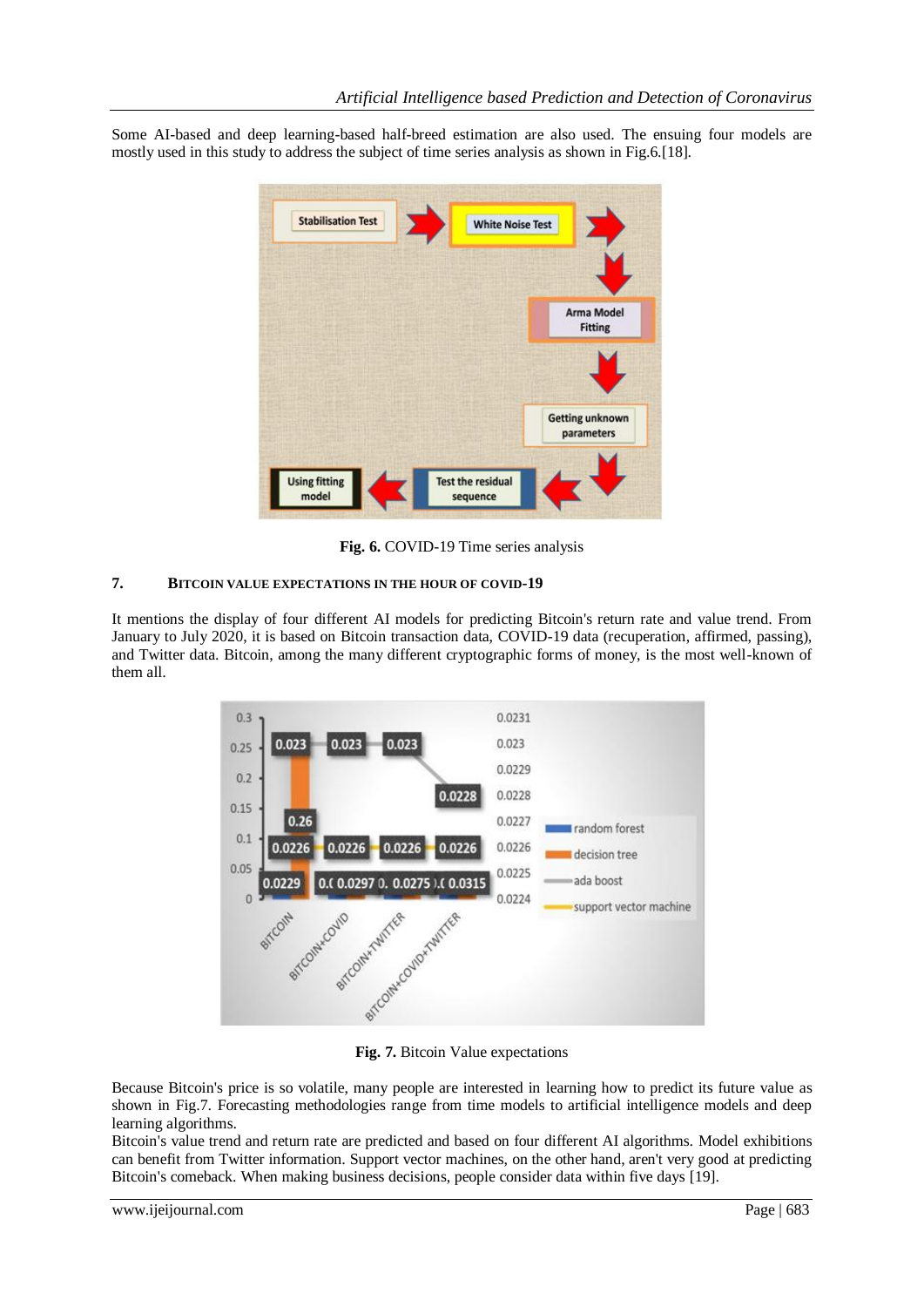## **8. AI SYSTEM FOR EARLY DETECTION OF COVID-19 MODELS**

Artificial intelligence (AI) aids in the diagnosis of Covid-19 disease and other lung diseases [20]. The suggested AI framework is split into two sections. Patients with normal (sound) and pneumonia-affected chest X-rays are ordered in stage 1, and pneumonia-affected patients are ordered in stage 2. From X-beam volumes, the CovAI-Net architecture recognizes positive patients. The overall framework is divided into three parts: The three streams are: 1) the passage stream, 2) the center stream, and 3) the exit stream.

A section stream of 56x56x256 X-beams is processed by the center stream, with each beam volume of 224x224x3 as shown in Fig.8.. Three best-in-class structures - Inception, DenseNet, and Xception - drive the suggested design developed on the Keras system with Tensorflow as the backend. To arrange the info X-beam into required classes, the CovAINet framework is measured freshly for steps 1 and 2 [21].



Fig. 8. a) Stage 1: Detection of Covid-19



Fig.8. b) Stage 2: Generation of X beam

## **9. DEEP LEARNING FRAMEWORK FOR SCREENING OF COVID-19 FROM CHEST X-RAY IMAGES**

A neural organization model to aid radiologists in identifying pneumonia pictures is presented. COVID-GATNet has an optimum precision of 94.1 percent and an ideal F-1 score of 95.2 percent. CoV placement is influenced by instructions for preventing and controlling COVID-19 disorders. The most prevalent adverse effects are respiratory difficulties, which might vary from normal cold to asthma. X-ray imaging of the chest to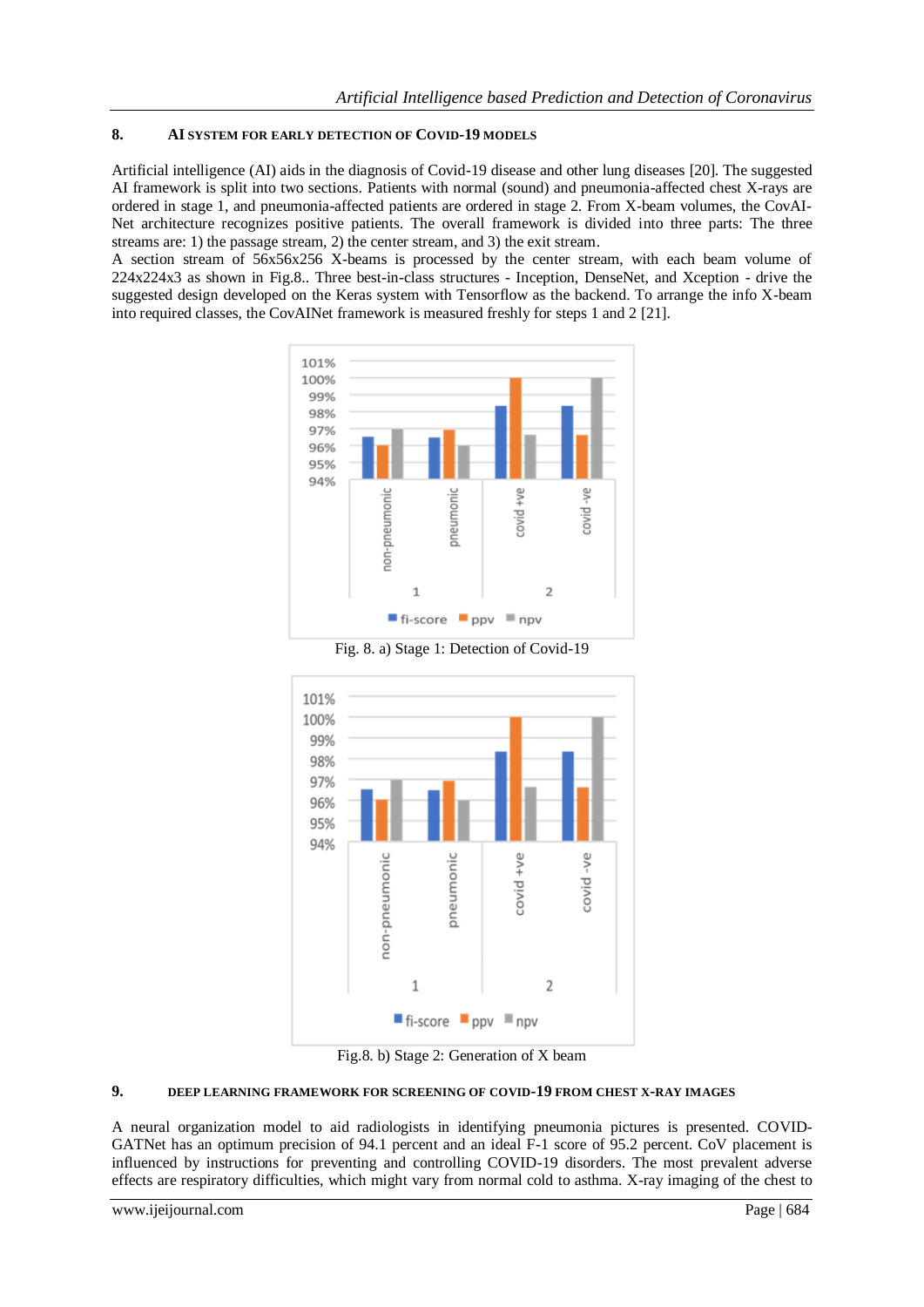look for atypical anomalies is another screening tool. The suggested COVID-GATNet model shows that RT-PCR test strip discovery is preferable over the order execution with reference to Fig.9. PC vision and deep learning are used to detect a variety of illnesses and injuries, including lung, brain, and skin lesions.



**Fig. 9.** Screening of COVID-19 from X-ray images

Furthermore, the COVID-GATNet.neural network model is explained and can screen out certain patients from CXR pictures of sound lungs. An additional inspection of how the informational index is made from the combination is also done [22].

## **10. PREDICTION OF COVID-19 BASED ON REGRESSION**

COVID-19 spread estimations are calculated using a variety of methods. Regardless, the majority of the estimates are incorrect since the COVID-19 is influenced by a variety of factors, including geographic location, financial status, and government plans.



**Fig. 10**. Block diagram of the proposed framework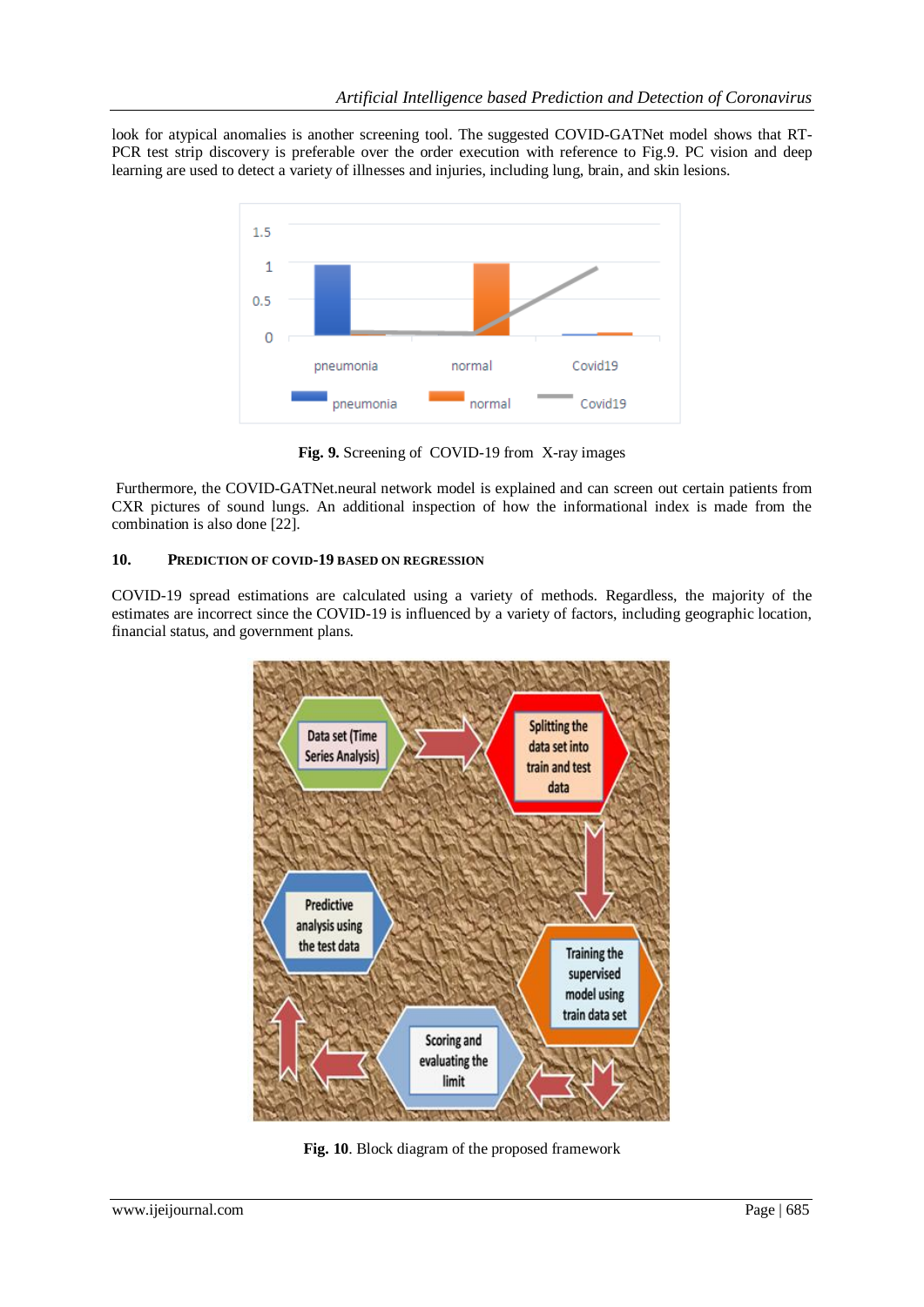To meet this test, this document gives a situation-based forecast to predict COVID-19 distribution in Indonesia ( as shown in Fig.10). The Susceptible-Infectious-Recovered (SIR) Model and Support Vector Regression (SVR) were used in this study. The ideal scenario is analyzed, as well as hypothetical forecasts. The circumstance is utilized as the best case in the current step-by-step case, while the worst result imaginable is used as the best case in the direst outcome possible [23].

## **11. PREDICTION OF COVID-19 SPREADING USING SUPPORT VECTOR MACHINE**

Various strategies are utilized to accomplish COVID-19 spread estimates. Be that as it may, most of the forecasts are inaccurate since different elements impact the COVID-19, like geographic area, financial status, and government strategies [24].



**Fig. 11.** Prediction of COVID-19 using support vector machine algorithm

A situation based forecast to anticipate COVID-19 dispersion in Indonesia is proposed to address this test. Support Vector Regression (SVR) and the Susceptible-Infectious-Recovered (SIR) Model are utilized in this examination as shown in Fig.11. The ideal situation and hypothetical forecasts are examined. The circumstance is used in the current step-by-step case as the best case however the direst result possible used the immediate result possible as the best case [25].

## **12. COVID19 FORECASTING USING ARIMA MODEL**

The flare-up of the Coronavirus epidemic prompted widespread warnings around the world. The mathematical foundation for developing decision models that seek to predict how many future infections would cost is currently viewed as critical [26].



**Fig. 12**. COVID-19 forecasting using ARIMA Model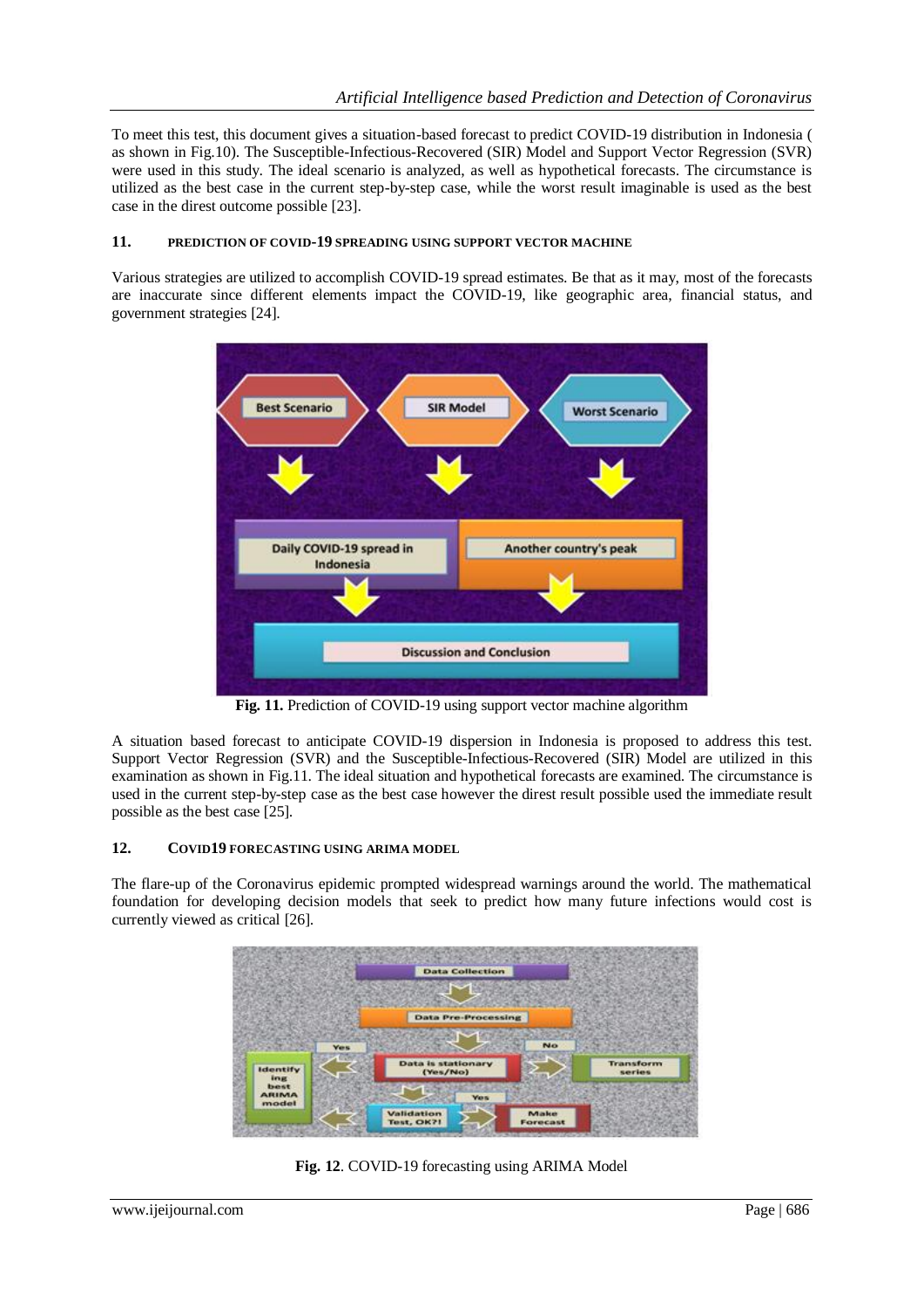The goal of this study is to use the Box-Jenkins process (Diagnostic, Estimate, and Forecasting) to determine the best ARIMA model (Autoregressive Integrated Moving Average) for estimating the number of Covid-19 infected patients in Iraq. Between the first of March and the last day of July, data is gathered. The results revealed that ARIMA is the most accurate estimating model as shown in Fig.12.[27].

## **13. COVID-`9 DETECTION IN X RAY IMAGES**

Unique Dependent on the best-distributed exploration from Stanford College, the CheXNet calculation was created to analyze and recognize pneumonia from chest X-beams. To accomplish preferred execution over experienced radiologists from similar colleges, straightforward changes were made to the calculation to analyze obsessive conditions in thechest X-beam with an exhibition that surpasses all recently grown profound learning.



**Fig. 13.** COVID-19 detection in X ray images

In Different avenues regarding applying a convolutional neural organizations (CNN) calculation were explored along these lines to the instrument of work in CheXNet calculation by utilizing a dataset of 550 Chest X-beam pictures gathered from the Kaggle site, some of them are tainted with Coronavirus infection as shown in Fig.13. There was an adequate forecast precision of89.7% which is shut to the consequences of CheXNet calculation [28].

#### **14. INTEGRATION OF CNN AND CBMIR TECHNIQUES FOR DIAGNOSIS OF COVID-19 DISEASES**

When compared to traditional RT-PCT testing, determination methods based on clinical picture modalities have a higher level of affectability.

Two methods for diagnosing COVID-19 illness and distinguishing it from viral pneumonia using X-beam images are suggested. The discovering section employs deep neural networks, and the separation section employs a picture recovery method. As shown in Fig.14. the framework for the proposed model is illustrated.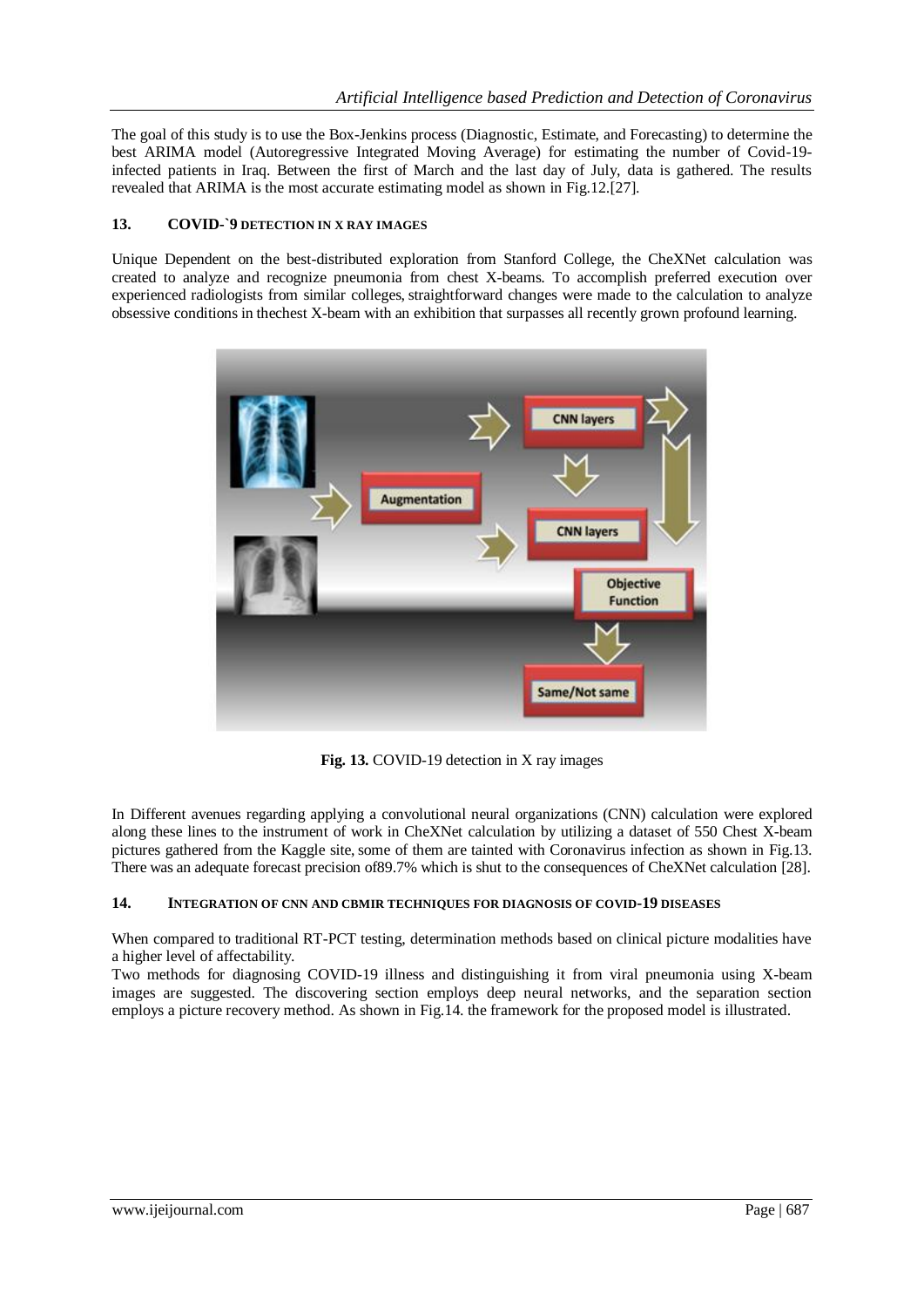

**Fig. 14.** Overview of the proposed framework

The two units were prepared using solid, pneumonia, and COVID-19 images [29,34, 35].

#### **15. CONCLUSION**

Early detection and treatment of COVID-19 are critical steps in preventing disease and pandemic spread. It will be possible to conduct a faster, less expensive, and more secure analysis of this illness sooner rather than later. The use of these processes in COVID-19 quick analytic decision-making can be a valuable asset for radiologists in reducing human error and assisting them in making decisions in both basic and advanced circumstances.

#### **16. REFERENCES**

- [1]. V Vytla, SK Ramakuri, A Peddi, KK Srinivas, NN Ragav " Mathematical models for predicting COVID-19 pandemic: a review" Journal of Physics: Conference Series 1797 (1), 012009.
- [2]. S. Vadupu, K. S. Kandala, A. Peddi, N. S. Yadav, G. V. Kumar and P. A. Harsha Vardhini, "Skin Pathology Detection Using Artificial Intelligence," 2021 6th International Conference on Signal Processing, Computing and Control (ISPCC), 2021, pp. 373- 376, doi: 10.1109/ISPCC53510.2021.9609516.
- [3]. B. V. Kumar, K. K. Srinivas, P. Anudeep, N. S. Yadav, G. V. Kumar and P. A. Harsha Vardhini, "Artificial Intelligence Based Algorithms for Driver Distraction Detection: A Review," 2021 6th International Conference on Signal Processing, Computing and Control (ISPCC), 2021, pp. 383-386, doi: 10.1109/ISPCC53510.2021.9609349
- [4]. N. Karennagari, K. Yashwanth Reddy, V. K. Gurrala, K. Srinivas, A. Peddi and Y. Padma Sai., "Infection Segmentation of Leaves Using Deep Learning techniques to enhance crop productivity in smart agriculture," 2021 6th International Conference on Signal Processing, Computing and Control (ISPCC), 2021, pp. 368-372, doi: 10.1109/ISPCC53510.2021.9609379.
- [5]. R. S. Krishna, K. K. Srinivas, P. Anudeep and P. A. H. Vardhini, "Ear-Based Biometric System Using Artificial Intelligence," 2021 6th International Conference on Signal Processing, Computing and Control (ISPCC), 2021, pp. 377-382, doi: 10.1109/ISPCC53510.2021.9609409.
- [6]. G. A. Chandra, K. K. Srinivas, P. Anudeep, S. R. Prasad, Y. Padmasai and P. Kishore, "Mental Health Disorder Analysis Using Convolution Neural Network Based Speech Signal Model With Integration Of Artificial Intelligence," 2021 4th International Conference on Recent Developments in Control, Automation & Power Engineering (RDCAPE), 2021, pp. 544-547, doi: 10.1109/RDCAPE52977.2021.9633637.
- [7]. P. Koganti, K. S. K, A. P, S. K. R, P. Kishore and S. R. Prasad, "Satellite based Road Tagger GPS Radio-Navigation system with Integration of Artificial Intelligence," 2021 4th International Conference on Recent Developments in Control, Automation & Power Engineering (RDCAPE), 2021, pp. 536-539, doi: 10.1109/RDCAPE52977.2021.9633626.
- [8]. V. S. Sree, C. S. Koganti, S. K. Kalyana and P. Anudeep, "Artificial Intelligence Based Predictive Threat Hunting In The Field of Cyber Security," 2021 2nd Global Conference for Advancement in Technology (GCAT), 2021, pp. 1 -6, doi: 10.1109/GCAT52182.2021.9587507.
- [9]. K. K. Srinivas, U. Vijitha, G. A. Chandra, K. S. Kumar, A. Peddi and B. S. Uppala, "Artificial Intelligence based Optimal Biometric Security System Using Palm Veins," 2022 International Mobile and Embedded Technology Conference (MECON), 2022, pp. 287- 291, doi: 10.1109/MECON53876.2022.9752324.
- [10]. P. Singh, K. K. Srinivas, A. Peddi, B. Shabarinath, I. Neelima and K. A. Bhagavathi, "Artificial Intelligence based Early Detection and Timely Diagnosis of Mental Illness - A Review," 2022 International Mobile and Embedded Technology Conference (MECON), 2022, pp. 282-286, doi: 10.1109/MECON53876.2022.9752219.
- [11]. K. S. Kandala et al., "Artificial Intelligence based Techniques for COVID-19 Vaccinations A Review," 2022 International Mobile and Embedded Technology Conference (MECON), 2022, pp. 337-342, doi: 10.1109/MECON53876.2022.9752112.